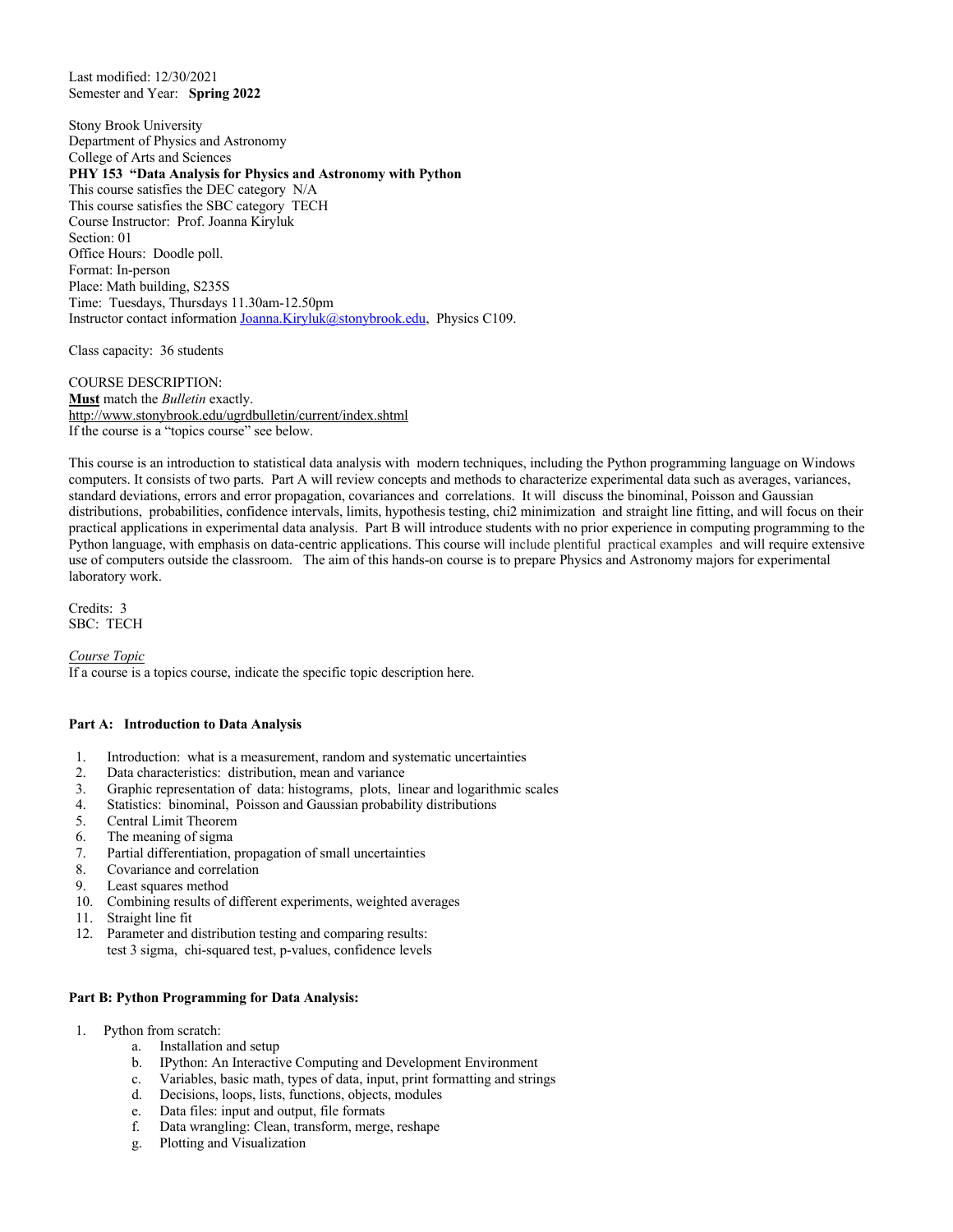- 2. Data analysis modules
	- a. NumPy Basics
	- b. SciPy Basics
- 3. Data analysis report
	- a. Latex

#### *Course Pre/co-requisites*

Indicate the approved course prerequisites (as published: http://www.stonybrook.edu/ugrdbulletin/current/index.shtml)

PHY 133 and a grade of C or better in (either MAT 125 or MAT 131 or MAT 141 or AMS 151 or MAT 171)

#### COURSE LEARNING OBJECTIVES:

Include course objectives. If this course is approved to satisfy D.E.C. and/or the SBC, the objectives **must** address how the course outcomes relate to the specified D.E.C or SBC category. See the DEC descriptions in the Bulletin. Include a brief description of the opportunities this course would provide for students to acquire the knowledge or skills necessary to achieve the course learning outcome(s)

The students learning objective is to understand technology by gaining a hands-on experience in data analysis with modern computer-based tools, such as the Python programming language, with the goal to prepare Physics and Astronomy majors for experimental laboratory work. Students will become proficient at working with data in Python by learning the fundamentals of the language to write computer programs to solve data analysis problems. Specifically they will learn to solve data analysis problems using quantitative statistical methods and will learn how to obtain, and present results quantitatively and graphically. This hands-on course is ideal for starting Physics and Astronomy majors new to Python.

## COURSE REQUIREMENTS:

#### *Attendance and Make Up Policy*

-- Instructors may enforce their own course attendance policy (the university has no standard policy except the policy regarding absence due to university sanctioned events … (e.g., athletic games; Stony Brook in Albany)

**Attendance is mandatory.** You may have at maximum 3 absences without serious excuse (serious excuse means medical or otherwise). More the 3 absences will result in a grade reduction.

-- Policy for late work

Late submission of homework without serious excuse will result in a grade reduction.

#### *Description and schedule of Required Readings and/or Assignments.*

Include bibliographical list of readings, library reserve items, etc.

## **Mandatory Course Material:**

**1. Zybooks/ZyLab: "PHY153: Data Analysis for Physics and Astronomy with Python" [ !!! subscription required !!! ]** zybooks.com: a digital courseware platform for computer science and STEM courses

#### **Subscription Instructions:**

1. Sign in or create an account at learn.zybooks.com



3. Subscribe

## **Subscription keys can be purchased via the SBU bookstore.**

#### **Recommended Additional Textbook:**

**1.** "An Introduction to Error Analysis: The Study of Uncertainties in Physical Measurements, John R. Taylor

Requirements for written assignments (margins, font, style manual): None.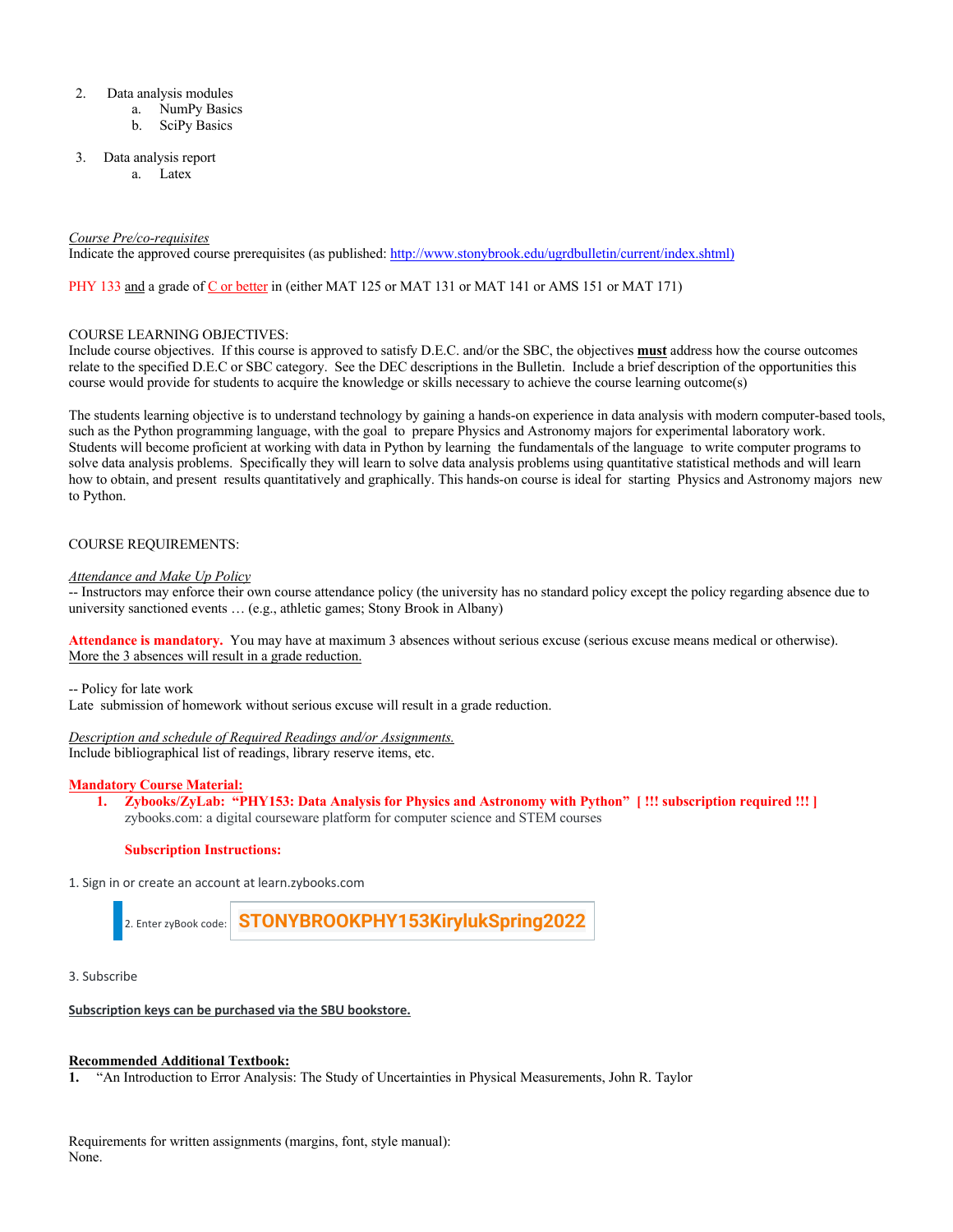Include a brief description of the graded assignments that the instructor(s) will use to evaluate the students' achievement of the outcome(s) :

*Exams*

Number and Description of Exams (include dates in meeting schedule section below).

**There will be two midterm exams.** Midterm exams will be given during regular lecture hours.

**There will be one (final) take home project.** Students will analyze a data set provided to them by using data analysis techniques, writing a Python computing program and writing a report.

#### GRADING:

Describe the components of the course, and indicate how each component of the course will be factored into the final course grade; often expressed in %

Indicate alphanumeric breakdown of grades or explicit description of the grading technique (i.e., description of the "curve," or A= 95-100, A- = 90-95, or whatever the instructor defines)

Final grades will be determined by weighting the various portions of the course as follows:

- o 50% attendance & active class participation, homework assignments
- o 30% midterm exams
- o 20% final "take home project": analyze lab data sample.

#### Grades:

- o Weighted average: 92.5 % 100 % grade A
- o Weighted average: 82.5 92.49 % grade A-
- o Weighted average: 75 % 82.49 % grade B+
- o Weighted average: 67.5 % 74.99 % grade B
- o Weighted average: 57.5 % 67.49 % grade B-
- o Weighted average: 50 % 57.49% grade C+
- o Weighted average: 42.5 % 49.99 % grade C
- o Weighted average: 32.5 % 42.49 % grade C-
- o Weighted average: 25% 32.49 % grade D+
- $\circ$  Weighted average: 20 % 24.99 % grade D<br> $\circ$  Weighted average < 20% grade F
- $\circ$  Weighted average  $\leq 20\%$

**P/NC:** If you decide to take the course for **PASS/NO CREDIT**, you must change before the University-imposed deadline. All grades will be accessible via the blackboard for this course.

MEETING SCHEDULE List each class meeting and assignments and topics for each. Include Exam Schedule and assignment due dates

The class will meet two times a week.

CLASS PROTOCOL Cell Phone and electronic device statement

No cell phones or other "smart" devices with phone or WiFi capability will be permitted in the exams, unless stated otherwise.

CLASS RESOURCES (examples below) Library resources Blackboard Writing Center Career Center Others (see link) http://stonybrook.edu/aadvising/tut.html

The University Senate Undergraduate and Graduate Councils have authorized that the following required statements appear in all teaching syllabi (graduate and undergraduate courses) on the Stony Brook Campus:

## **Student Accessibility Support Center Statement**

If you have a physical, psychological, medical, or learning disability that may impact your course work, please contact the Student Accessibility Support Center, 128 ECC Building, (631) 632-6748, or via e-mail at: **sasc@stonybrook.edu**. They will determine with you what accommodations are necessary and appropriate. All information and documentation is confidential.